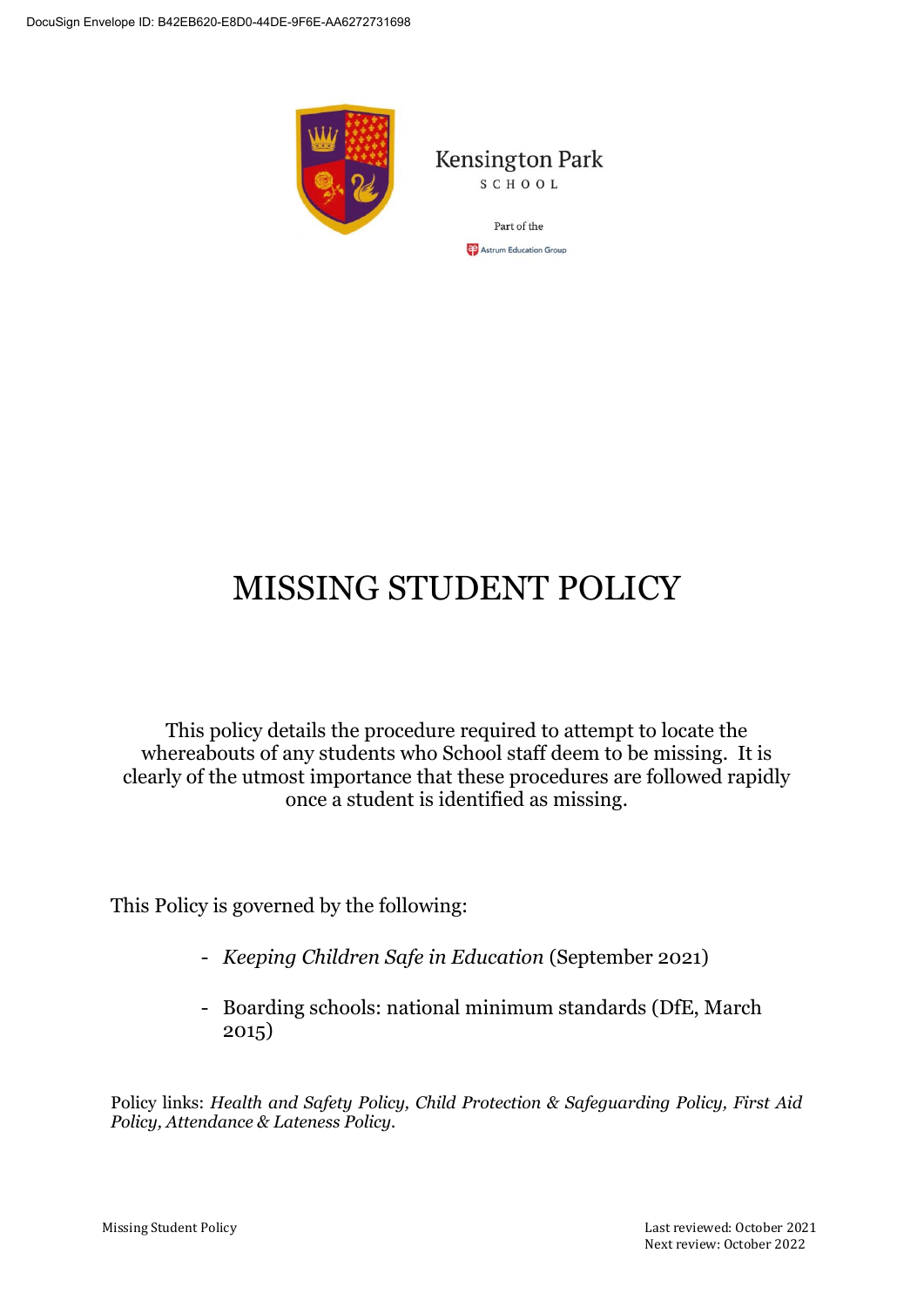### **1. AIMS AND OBJECTIVES**

The Policy aims to:

- Protect the health and safety of all students at the School
- Ensure that School staff know how to respond if a student goes missing
- Highlight the steps required should a student with a 'Student Visa' go missing

## **2. ROLES AND RESPONSIBILITIES**

Responsibilities of all staff:

 It is the duty of any member of staff who notices a student is missing or sees a student in a place where the student should not be to inform the appropriate member of staff, as specified in the procedure section.

Responsibilities of the Head of Sixth Form, Head of Lower School or Head of Boarding

 Head of Sixth Form, Head of Lower School or Head of Boarding will lead the Missing Student Process alongside the appropriate Head of Year as necessary.

Responsibilities of the Students:

 Inform the School, via their Tutor, of their mobile phone numbers and any subsequent changes

## **3. MONITOR AND REVIEW**

This policy will be reviewed annually and at other times in the intervening period as necessary.

### **4. MISSING STUDENT PROCEDURES**

#### **a) Missing Day Students**

A member of staff may suspect a student is missing for various reasons, for example; failure to meet the criteria detailed in the attendance policy, failure to return to school after an exeat or a comment from another student.

- Contact the Reception and Head of Sixth Form/ Head of Lower School/Head of Boarding immediately
- Use the register to check and establish which student is missing
- Complete an initial search which may include all, or some of, the following checks:
	- o Members of staff will be directed to check grounds and rooms to ensure the student has not hidden or been accidentally locked in/out anywhere on site, including the toilets
	- $\circ$  One appointed member of staff should leave the site to look around the immediate locality
	- $\circ$  Other parts of the campus and sites are to be contacted to check the student has not joined another group after an activity or outing if appropriate
	- o The CCTV will be checked
	- o Student records checked on CPOMS
- If the initial search does not locate the student, then Reception/ a member of staff should contact all members of staff still on site who search their departments.
- In certain cases then staff should seek to contact the student's friends to ascertain whether there is any knowledge of the student's whereabouts.
- If the student remains missing, then the following procedure should be followed: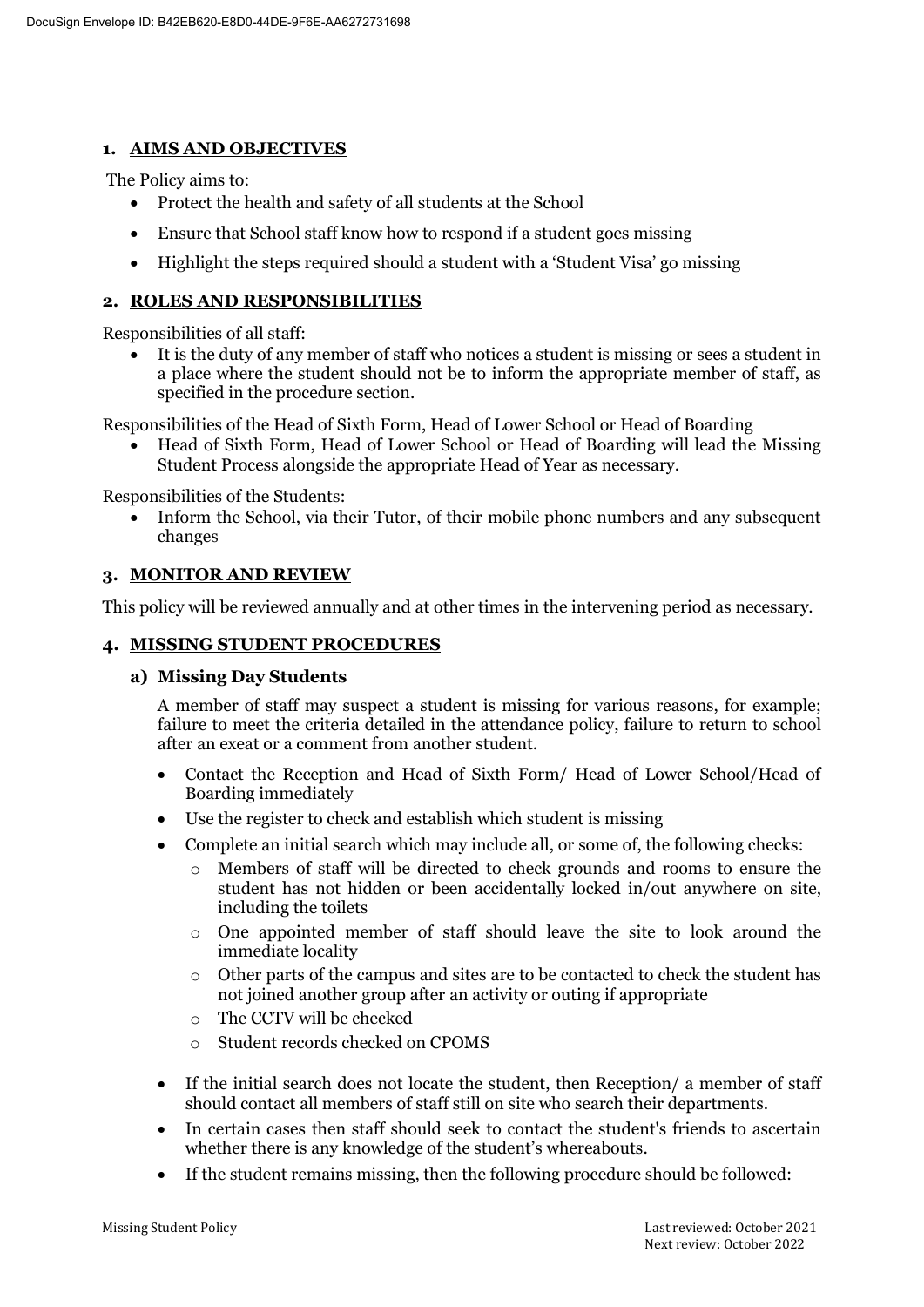- o Head of Sixth Form/ Head of Lower School/Head of Boarding will make every attempt to contact parents (messages must be left on parents' answer phones at home and at work if there is no answer).
- $\circ$  Police advice sought in situations where the absence is unusual or inexplicable.
- o Review the School CCTV
- o Student records checked on CPOMS
- o Attempt to establish whether student may have used public transport.

#### **b) Missing Boarding Students**

If a Boarding student is missing during the School day then the first step is to follow the procedures for Missing Day Students detailed above. The additional step is to ensure that the student is not at Boarding and therefore to check with the Boarding House.

Procedures for students who are missing during 'boarding time', or when they should be in the Boarding house during the day are as follows:

- Any student absent for registration is considered "Missing" until their whereabouts are determined. The duty staff member should follow the below procedure to locate the missing student;
	- o Attempt to make contact with student via phone and/or Teams'
	- o Check student's location on Orah
	- o Check Orah activity log for any nurse/medical reports
	- o Check student's room
	- o Contact student's friends/roommates
- If no contact has been made with a student at this point then the duty staff should inform appropriate senior staff. If the student is not located within the hour the senior staff member will follow the below steps:
	- o Contact student's parent/guardian
	- o Inform the Headmaster/SLT
	- o Inform the police
	- o Once the police are involved, PBH will follow the their directions
	- $\circ$  Once the student is located the senior staff member should inform the student's parent/guardian and the Headmaster/SLT

#### **5. PROCEDURE IF A STUDENT IS FOUND TO BE MISSING WHILST ON A TRIP OR OUTING**

If a student is found to be missing while on a trip or an outing, then the member of staff supervising must contact:

- Head of Sixth Form/ Head of Lower School/Head of Boarding immediately
- The rest of the group should be kept together and the register re-checked
- The trip leader will organise the other members of staff present to look in the area for the student and ensure all other students are fully supervised and in ratio
- If the Student is still missing after a full search of the area Head of Sixth Form/ Head of Lower School will contact the police and the parents.
- If the outing is an overseas trip the British Embassy or Consulate should also be contacted.

#### **6. ASSESSING THE RISK**

When assessing the timelines and appropriate actions of the above procedure a number of contextual factors should be taken into account: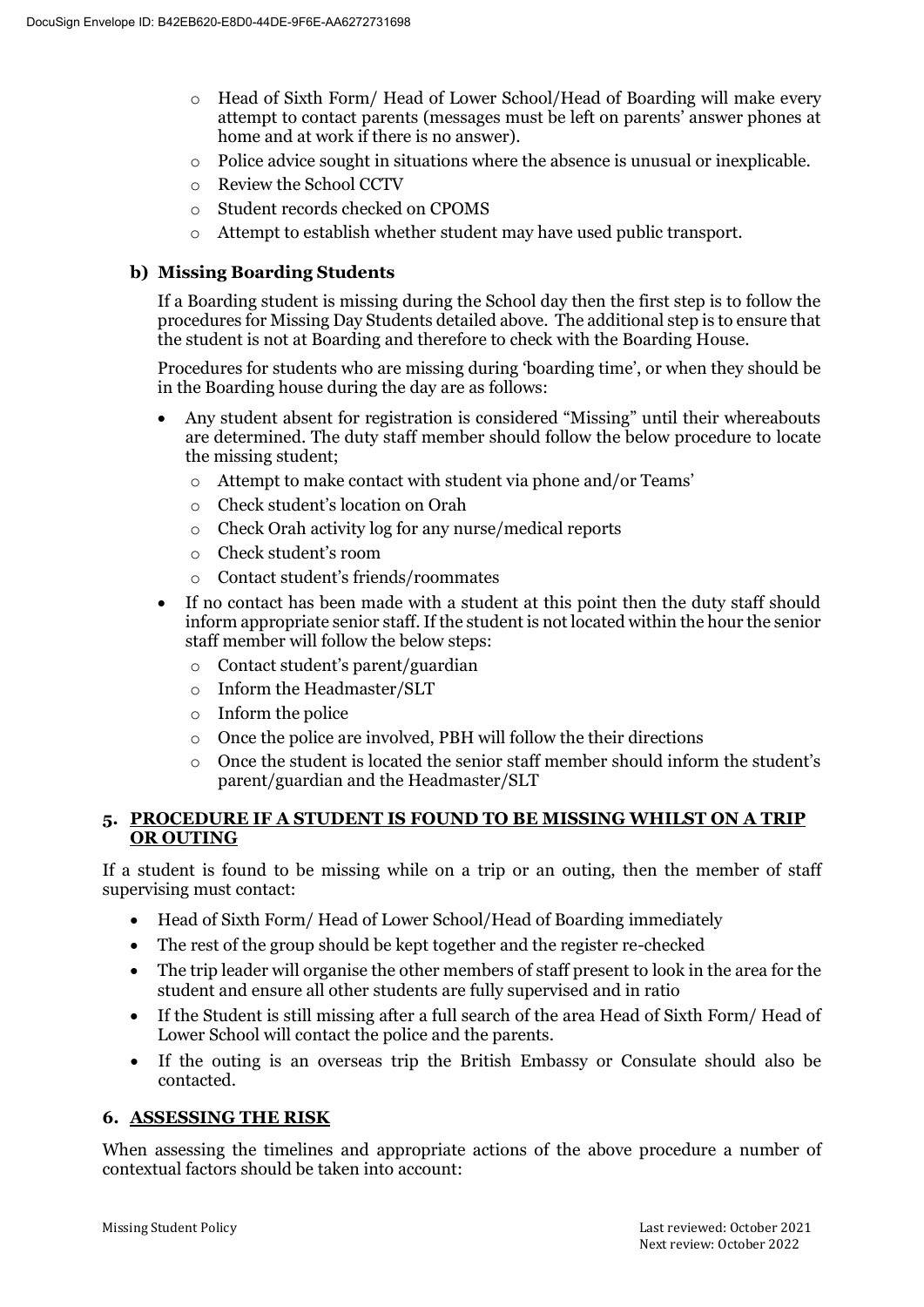- Possible threat factors: Time of day, time possibly missing, darkness, weather conditions, known local concerns;
- Individual student circumstances: age, judgement, known personal, pastoral or disciplinary issues, mood and/or communications prior to going missing, previous instances of going missing;
- Any parental indication of concern;
- In the case of a student about whom there are pre-existing welfare concerns then the time-frame must be compressed.

## **7. WHEN THE STUDENT HAS BEEN FOUND**

The action required when a student has been located will be dependent on the situation.

If the student is in the care of a parent or guardian, then confirmation must be sought from the parent or guardian, but the student can remain in their care. Otherwise attempts should be made to persuade the student to return to school. If the student refuses to return to school, the parents should be contacted and discussion should be held to decide upon the appropriate next steps. If a member of staff is with the student (e.g. they physically found them) they should remain with them until the situation has been resolved.

## **8. INFORMATION TO BE PROVIDED TO THE POLICE**

When the School contacts the Police the following information should be provided:

- The student's name
- The student's age and date of birth
- An up to date photograph if possible
- A physical description of the student
- Any disability, learning difficulty or special educational needs that the student may have
- The student's home address and telephone number and details of his/her parents/guardians
- A description of the clothing the student is thought to be wearing
- Any relevant comments made by the student

#### **9. MISSING STUDENT INCIDENT REPORT**

In the event that a student is classified as 'Missing' then a written record of the incident must be submitted via CPOMs which should include the following information:

- The student's name
- Dates and times (e.g. when it was first noticed that the student was missing)
- The actions taken
- Whether the Police or Social Services were involved and a summary of their actions
- Final outcome, or resolution, of the incident
- Reasons given by the student for being missing
- Any concerns about the handling of the incident
- A record of the staff involved

N.B. A student going missing from school or from home can be a potential indicator of significant student welfare issues including abuse or neglect. Further actions may be necessary and will be triggered by the Designated Safeguard Lead (DSL), Head of Sixth Form/Head of Lower School/Head of Boarding (as a result of the logged CPOMs incident).